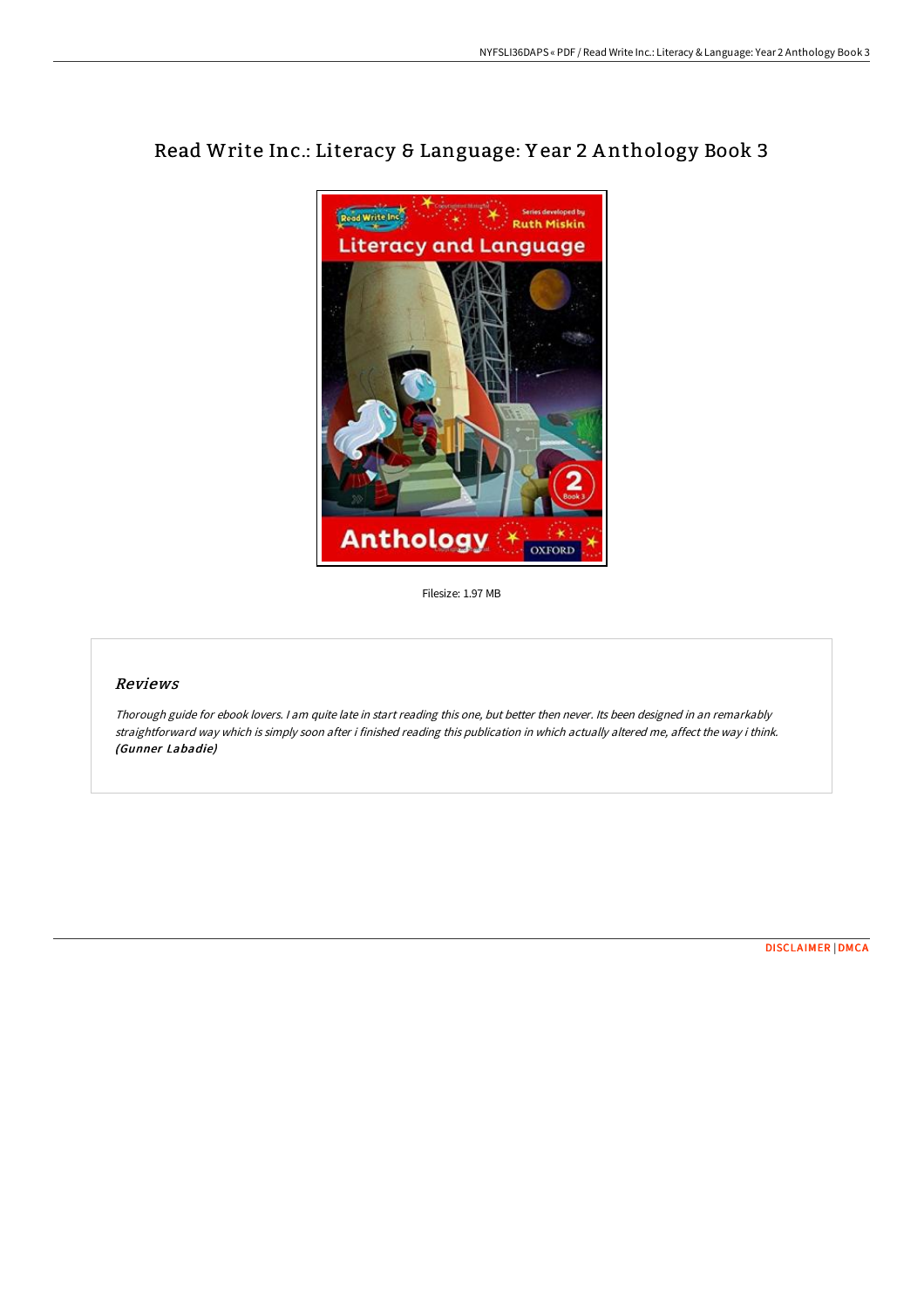## READ WRITE INC.: LITERACY & LANGUAGE: YEAR 2 ANTHOLOGY BOOK 3



Oxford University Press. Paperback. Book Condition: new. BRAND NEW, Read Write Inc.: Literacy & Language: Year 2 Anthology Book 3, Ruth Miskin, Janey Pursgrove, Charlotte Raby, Read Write Inc. Literacy and Language, publishing in May 2013, is a new programme\* that will cover your literacy and language teaching from years 2-6/P3-7. The programme inspires a love of literature through the study of complete texts, with a core structure of grammar skills taught in context and through writing, to ensure children become confident writers with real skills at their command. Each unit offers a multi-layered approach to developing comprehension, vocabulary, writing, critical thinking, spoken language and explicit guidance for teaching grammar skills. The resources for each year are a Teacher's Handbook, a CD-ROM, an Anthology, a Pupils' Book and a Homework Book. Work centres around the texts in the Anthologies, which contain complete stories, poems, play scripts and non-fiction texts written by leading authors including: Michael Morpurgo, Jeremy Strong, Ted Hughes, Jamila Gavin, Geraldine McCaughrean, and Roger McGough Children are introduced to a text through a three layered approach: Story Version 1, 2 and 3. Each version of the story contains more information about the setting, characters and plot. This approach provides children with opportunities to develop an implicit knowledge and deep understanding of the structures of language and of the stories in the Anthologies. A range of reading, writing, speaking and listening and drama activities develop understanding further. Children then see a new text being composed through modelled writing by the teacher, through the planning, oral rehearsing, drafting and editing stages. Supported by the teacher, the children then mirror the process the teacher has modelled, drafting and revising so that they write ambitiously and accurately as they compose their own extended piece of writing. So Literacy and Language ensures that,...

 $\textcolor{red}{\textcolor{blue}{\boldsymbol{\mathsf{D}}}}$ Read Read Write Inc.: Literacy & [Language:](http://digilib.live/read-write-inc-literacy-amp-language-year-2-anth-2.html) Year 2 Anthology Book 3 Online  $\Box$ Download PDF Read Write Inc.: Literacy & [Language:](http://digilib.live/read-write-inc-literacy-amp-language-year-2-anth-2.html) Year 2 Anthology Book 3